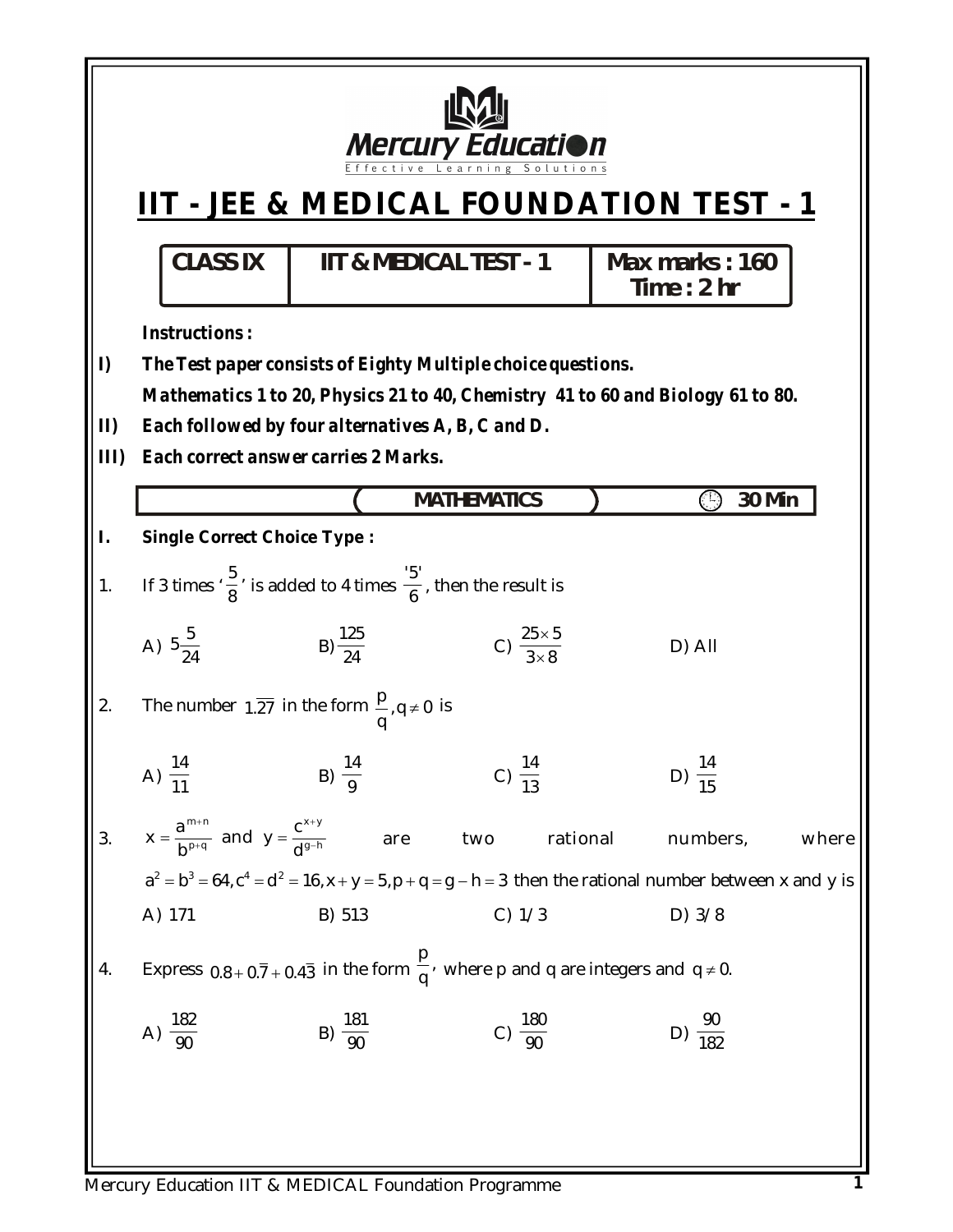ГF

| $\vert 5.$             | Express $\frac{5}{3}\sqrt{12}$ as a pure surd.              |                                                                                                  |                                |                           |
|------------------------|-------------------------------------------------------------|--------------------------------------------------------------------------------------------------|--------------------------------|---------------------------|
|                        | A) $\sqrt{\frac{300}{3}}$                                   | B) $\sqrt{\frac{100}{9}}$                                                                        | C) $\sqrt{\frac{100}{3}}$      | D) $\sqrt{\frac{300}{4}}$ |
| 6.                     |                                                             | Express $\sqrt[4]{567}$ as a mixed surd in the simplest form.                                    |                                |                           |
|                        | A) $4\sqrt[4]{7}$                                           | B) $3\sqrt[4]{7}$                                                                                | C) $3\sqrt[4]{3}$              | D) $3\sqrt[4]{5}$         |
| 7.                     |                                                             | If $3\sqrt{5} + \sqrt{125} = 17.88$ , then what will be the value of $\sqrt{80} + 6\sqrt{5}$ ?   |                                |                           |
|                        | A) 13.41                                                    | B) 20.46                                                                                         | $C)$ 21.66                     | D) 22.35                  |
| 8.                     |                                                             | The smallest number among $\sqrt[3]{4}$ , $\sqrt[4]{5}$ , $\sqrt[4]{7}$ , $\sqrt[3]{8}$ is       |                                |                           |
|                        | A) $\sqrt[3]{4}$                                            | B) $\sqrt[4]{5}$                                                                                 | C) $\sqrt[4]{7}$               | D) $\sqrt[3]{8}$          |
| $\left 9\right\rangle$ |                                                             | If $A = 4\sqrt{2} + 2\sqrt{3}$ and $B = 4\sqrt{2} - 2\sqrt{3}$ , then the value of $(A - B)^2 =$ |                                |                           |
|                        | A) 48                                                       | B) 50                                                                                            | $C)$ 54                        | $D)$ 60                   |
| 10.                    | $\sqrt{63} - \sqrt{175} + \sqrt{28}$ is equal to            |                                                                                                  |                                |                           |
|                        | A) $2\sqrt{7}$                                              | B)0                                                                                              | C) $3\sqrt{7}$                 | D) $\sqrt{7}$             |
| 11.                    | Simplify $2\sqrt[3]{40} + 3\sqrt[3]{625} - 4\sqrt[3]{320}$  |                                                                                                  |                                |                           |
|                        | A) $3\sqrt[3]{5}$                                           | B) $7\sqrt[3]{5}$                                                                                | C) $9\sqrt[3]{5}$              | D) $5\sqrt[3]{5}$         |
| 12.                    | Express $10\sqrt{3}$ as pure surd                           |                                                                                                  |                                |                           |
|                        | A) $3\sqrt{100}$                                            | B) $\sqrt{100}$                                                                                  | C) $\sqrt{300}$                | D) None                   |
| П.                     | <b>Multi Correct Choice Type:</b>                           |                                                                                                  |                                |                           |
| 13.                    |                                                             | Which of the following rational numbers lie between $-\frac{1}{2}$ and $\frac{1}{2}$             |                                |                           |
|                        | A) $\frac{3}{10}$                                           | B)0                                                                                              | C) $\frac{21}{100}$            | D) $\frac{2}{3}$          |
| 14.                    | Which of the following is true?                             |                                                                                                  |                                |                           |
|                        | A) $2\sqrt{5}$ , $3\sqrt{5}$ , $5\sqrt{5}$ are similar surd |                                                                                                  | B) Every surd is an Irrational |                           |
|                        | C) $a \pm \sqrt[3]{b}$ is mixed surd                        |                                                                                                  |                                |                           |
|                        |                                                             | D) The product of two similar quadratic surds is a Rational number                               |                                |                           |
| 15.                    |                                                             |                                                                                                  |                                |                           |
|                        | $A)$ 3                                                      | B) 9                                                                                             | C) $\sqrt{9}$                  | D) $\sqrt{81}$            |
|                        |                                                             |                                                                                                  |                                |                           |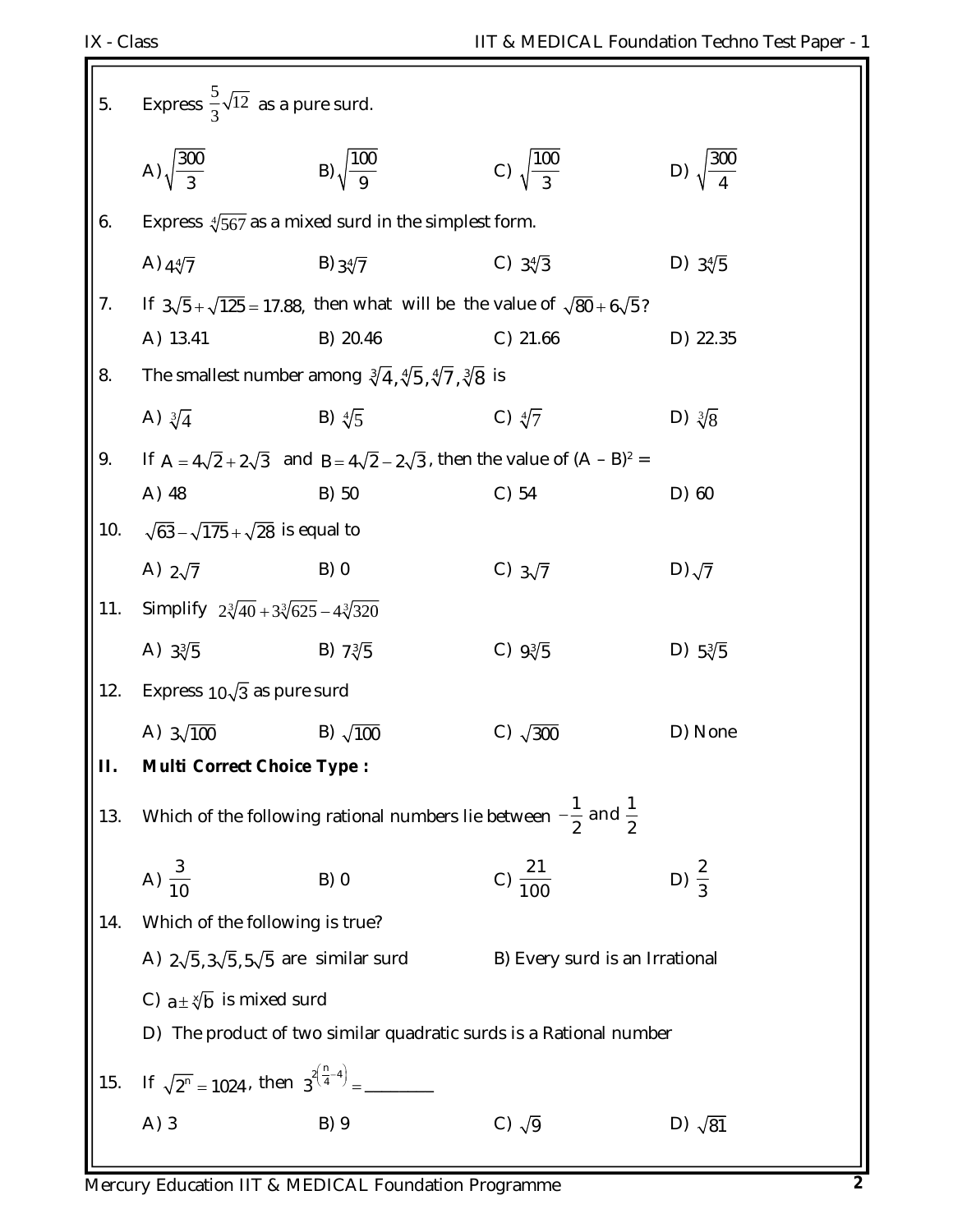| 16.  | $4\sqrt{2} + 3\sqrt{2} - 10\sqrt{2} =$ ---                                                              |                                                            |                               |                                                                                               |
|------|---------------------------------------------------------------------------------------------------------|------------------------------------------------------------|-------------------------------|-----------------------------------------------------------------------------------------------|
|      |                                                                                                         | A) $-3\sqrt{2}$ B) $7\sqrt{2} - 10\sqrt{2}$ C) $3\sqrt{2}$ |                               | $D)$ 0                                                                                        |
| III. | <b>Linked Comprehensive Type:</b>                                                                       |                                                            |                               |                                                                                               |
|      |                                                                                                         | of digits in the recurring part is callled periodicity     |                               | The recurring part of the non - terminating recurring decimal is called period and the number |
| 17.  | The period of $\frac{3}{11}$ is                                                                         |                                                            |                               |                                                                                               |
|      | A) 17                                                                                                   | B) 27                                                      | $C)$ 37                       | D) 47                                                                                         |
|      | $\begin{vmatrix} 1 & 1 & 1 \\ 1 & 1 & 1 \\ 1 & 1 & 1 \end{vmatrix}$ The periodicity of $\frac{1}{6}$ is |                                                            |                               |                                                                                               |
|      | A) 1                                                                                                    | B)2                                                        | $C)$ 3                        | $D)$ 4                                                                                        |
| 19.  | The periodicity of $\frac{5}{13}$ is                                                                    |                                                            |                               |                                                                                               |
|      | $A)$ 2                                                                                                  | $B)$ 4                                                     | C) 6                          | D) 8                                                                                          |
| IV.  | Matrix Match Type :                                                                                     |                                                            |                               |                                                                                               |
| 20.  | Column I                                                                                                |                                                            | <b>Column II</b>              |                                                                                               |
|      | a) $\sqrt{8} + \sqrt{32}$                                                                               |                                                            | $p) 11\sqrt{3}$               |                                                                                               |
|      | b) $5\sqrt{3} + 2\sqrt{27}$                                                                             |                                                            | q) $10\sqrt{12}$              |                                                                                               |
|      | c) $7\sqrt{48} - 4\sqrt{12}$                                                                            |                                                            | r) $6\sqrt{2}$                |                                                                                               |
|      | d) $15\sqrt{6} - \sqrt{216}$                                                                            |                                                            | s) $7\sqrt{3}$                |                                                                                               |
|      |                                                                                                         |                                                            | t) $9\sqrt{6}$                |                                                                                               |
|      | A) a - p, b - t, c - s, d - q                                                                           |                                                            | B) a - r, b - p, c - q, d - t |                                                                                               |
|      | C) a - r, b - p, c - q, d - t                                                                           |                                                            | D) a - q, b - p, c - s, d - t |                                                                                               |
|      |                                                                                                         |                                                            |                               |                                                                                               |
|      |                                                                                                         |                                                            |                               |                                                                                               |
|      |                                                                                                         |                                                            |                               |                                                                                               |
|      |                                                                                                         |                                                            |                               |                                                                                               |
|      |                                                                                                         |                                                            |                               |                                                                                               |
|      |                                                                                                         |                                                            |                               |                                                                                               |
|      |                                                                                                         |                                                            |                               |                                                                                               |
|      |                                                                                                         |                                                            |                               |                                                                                               |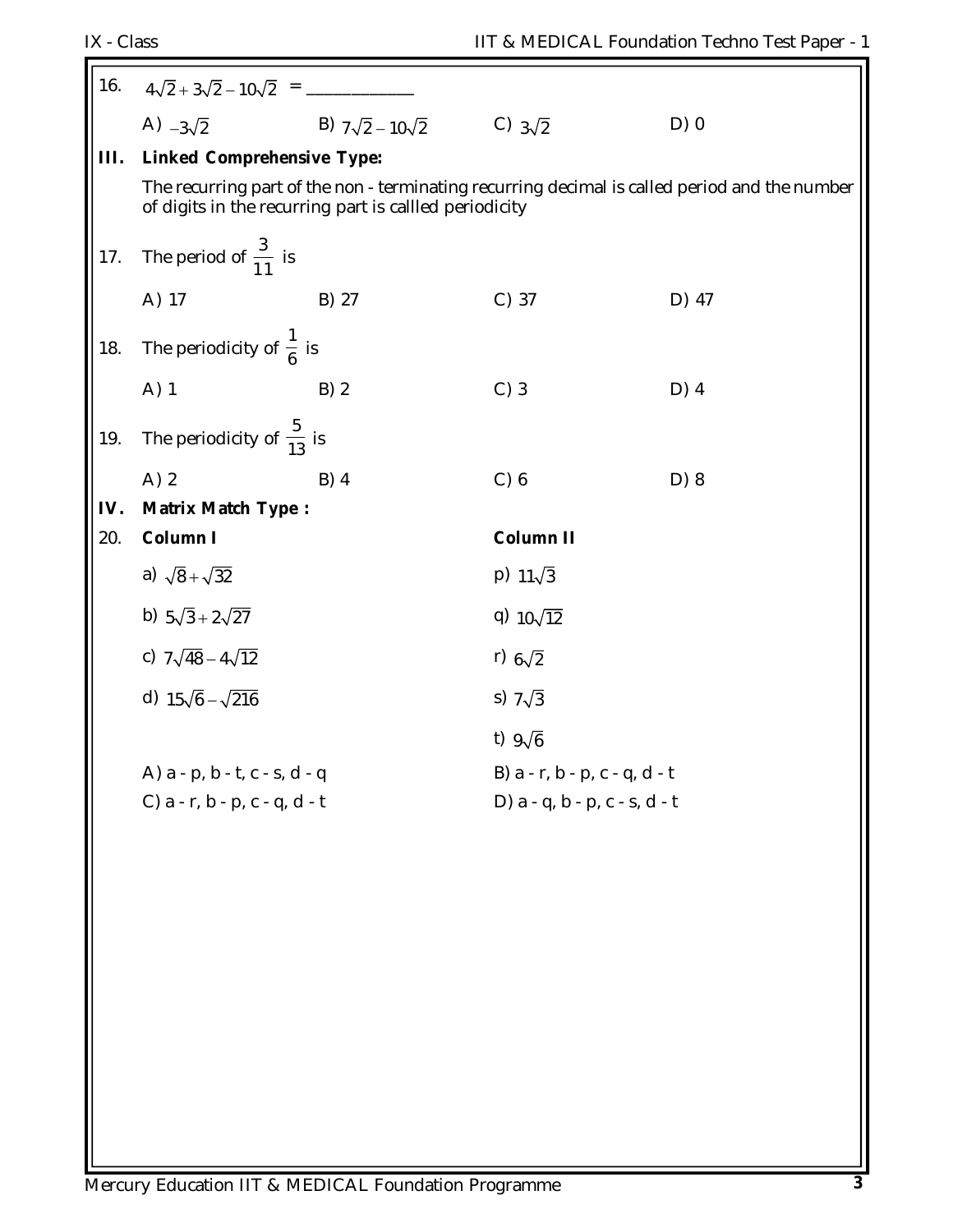|     |                                                                                                                                                                    |                                   | <b>PHYSICS</b>                                                                                  | <b>30 Min</b><br>( -)                                                                                                            |
|-----|--------------------------------------------------------------------------------------------------------------------------------------------------------------------|-----------------------------------|-------------------------------------------------------------------------------------------------|----------------------------------------------------------------------------------------------------------------------------------|
| I.  | <b>Single Correct Choice Type:</b>                                                                                                                                 |                                   |                                                                                                 |                                                                                                                                  |
| 21. |                                                                                                                                                                    |                                   | In the equation $y = 2x + 3$ , y is the _______________ quantity.                               |                                                                                                                                  |
|     | A) independent                                                                                                                                                     |                                   | B) dependent C) conctant                                                                        | D) all of these                                                                                                                  |
| 22. | $is$ <sub>______________</sub> .                                                                                                                                   |                                   |                                                                                                 | The curve for y = 6x <sup>3</sup> is drawn its slope is given by $\tan \theta = \frac{dy}{dx} = 18x^2$ . Then the slope at x = 2 |
|     | A) 18                                                                                                                                                              | B) 24                             | $C)$ 36                                                                                         | D) 72                                                                                                                            |
|     | 23. If $y = \frac{1}{2}x - 3$ then the value of y for $x = 2$ is                                                                                                   |                                   |                                                                                                 |                                                                                                                                  |
|     | A) 3                                                                                                                                                               | $B) -2$                           | $C)$ 2                                                                                          | D) zero                                                                                                                          |
|     |                                                                                                                                                                    |                                   |                                                                                                 |                                                                                                                                  |
|     | $A)$ 2                                                                                                                                                             | B) 1                              | $C$ ) $-1$                                                                                      | D) zero                                                                                                                          |
| 25. |                                                                                                                                                                    |                                   | If $x = a \cos q$ and $y = a \sin q$ then which of these relations exist between x and y?       |                                                                                                                                  |
|     | A) $x^2 + y^2 = a^2$ B) $x^2 - y^2 = a^2$ C) $xy = \frac{a}{2}$                                                                                                    |                                   |                                                                                                 | D) $\frac{x}{y} = a$                                                                                                             |
| 26. | <b>Assertion</b> : sin 30° = sin( $90^\circ$ - 60°) = cos 60°                                                                                                      |                                   |                                                                                                 |                                                                                                                                  |
|     |                                                                                                                                                                    |                                   | <b>Reason</b> : The angle (90° - $\theta$ ) lies in first quadrant, all T- ratios are positive. |                                                                                                                                  |
|     |                                                                                                                                                                    |                                   | A) Both Assertion and Reason are true, Reason is the correct explanation of Assertion           |                                                                                                                                  |
|     |                                                                                                                                                                    |                                   |                                                                                                 | B) Both Assertion and Reason are true but Reason is not the correct explanation of Assertion                                     |
|     | C) Assertion is true and reason is false.                                                                                                                          |                                   |                                                                                                 |                                                                                                                                  |
|     | D) Assertion is false and reason is true.                                                                                                                          |                                   |                                                                                                 |                                                                                                                                  |
|     |                                                                                                                                                                    |                                   |                                                                                                 |                                                                                                                                  |
|     |                                                                                                                                                                    | B) $\frac{\sqrt{3}-1}{2\sqrt{2}}$ | C) $\frac{1-\sqrt{3}}{2\sqrt{2}}$                                                               | D) None                                                                                                                          |
|     |                                                                                                                                                                    |                                   |                                                                                                 |                                                                                                                                  |
|     |                                                                                                                                                                    | B) $1 + 2cos^2 A$                 | C) $2\sin^2 A - 1$                                                                              | D) $2\sin^2 A + 1$                                                                                                               |
|     | 27. $\cos 75^\circ =$<br>A) $\frac{\sqrt{3} + 1}{2\sqrt{2}}$<br>28. $\sin^4 A - \cos^4 A$<br>A) $2\cos^2 A - 1$<br>29. $1 - \frac{\cos^2 A}{1 - \sin^2 A}$<br>A) 0 |                                   |                                                                                                 |                                                                                                                                  |
|     |                                                                                                                                                                    | B) 1                              | C) sinA                                                                                         | D) cosA                                                                                                                          |
|     | Find the value of $\frac{1-\sin 60^{\circ}}{\cos 60^{\circ}}$                                                                                                      |                                   |                                                                                                 |                                                                                                                                  |
|     | $cos 60^{\circ}$<br>A) $2-\sqrt{3}$<br>B) $\sqrt{3}-2$                                                                                                             |                                   | C) $1-\sqrt{3}$                                                                                 | D) $\sqrt{3}-1$                                                                                                                  |
|     |                                                                                                                                                                    |                                   |                                                                                                 |                                                                                                                                  |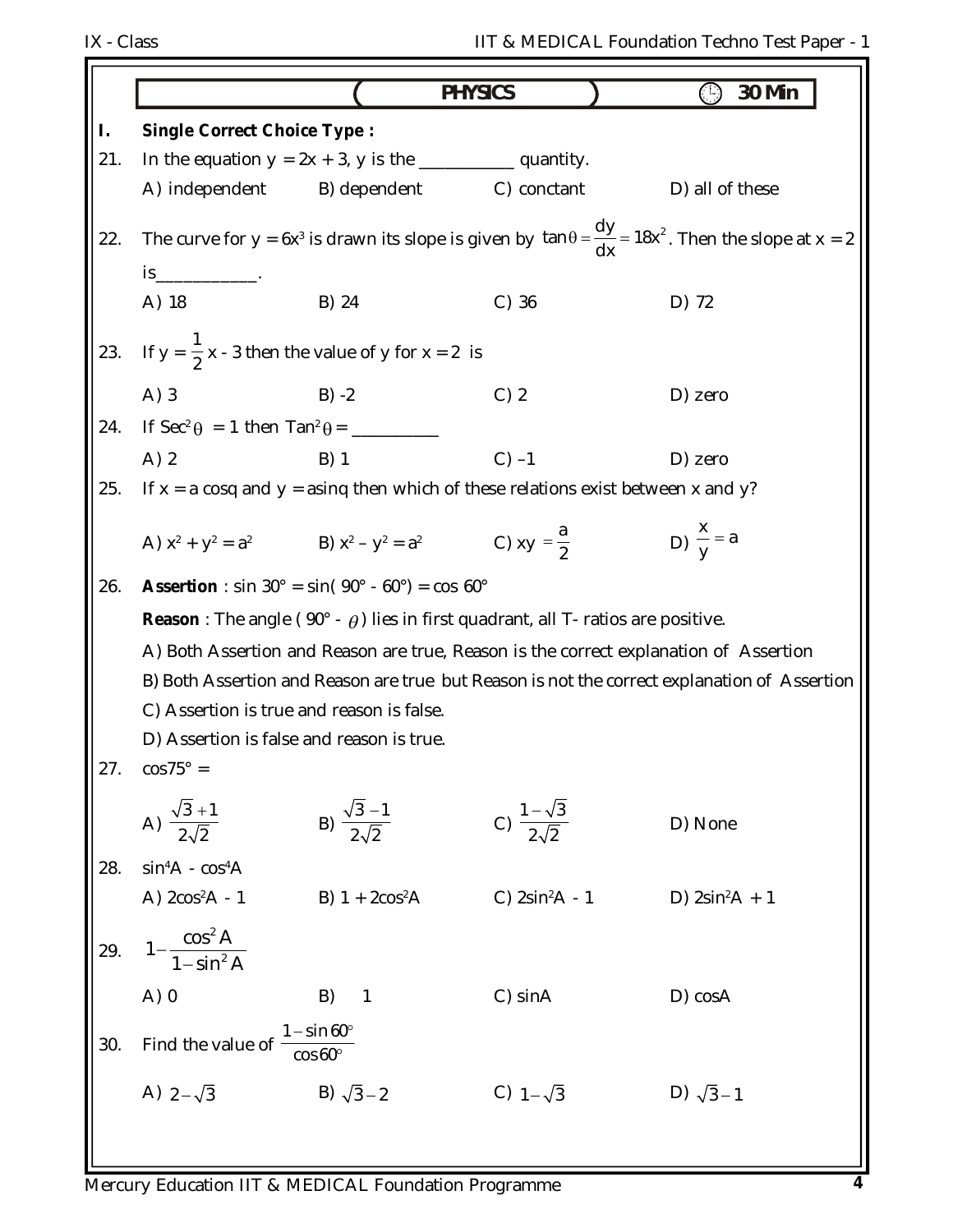| 31.  | Find the value of x, if tan $3x = \sin 45^\circ \times \cos 45^\circ + \sin 30^\circ$ |                                                                                                                                                                |                                 |                                                                                                                                                                                                      |
|------|---------------------------------------------------------------------------------------|----------------------------------------------------------------------------------------------------------------------------------------------------------------|---------------------------------|------------------------------------------------------------------------------------------------------------------------------------------------------------------------------------------------------|
|      | A) $30^\circ$                                                                         | $B) 15^\circ$                                                                                                                                                  | C) $40^\circ$                   | D) $10^{\circ}$                                                                                                                                                                                      |
| 32.  | The acute angle $\theta$ for which sin $\theta = \cos \theta$                         |                                                                                                                                                                |                                 |                                                                                                                                                                                                      |
|      | A) $30^\circ$                                                                         | B) $45^\circ$                                                                                                                                                  | C) $60^\circ$                   | D) none of these                                                                                                                                                                                     |
| П.   | <b>Multi Correct Choice Type:</b>                                                     |                                                                                                                                                                |                                 |                                                                                                                                                                                                      |
| 33.  | If $y = 5x + 2$ , then the                                                            |                                                                                                                                                                |                                 |                                                                                                                                                                                                      |
|      | A) value of y for $x = 3$ is 17                                                       |                                                                                                                                                                | B) value of y for $x = 2$ is 12 |                                                                                                                                                                                                      |
|      | C) value of y for $x = 5$ is 25                                                       |                                                                                                                                                                | D) value of y for $x = 4$ is 22 |                                                                                                                                                                                                      |
| 34.  |                                                                                       | У<br>$\bigcap$<br>A                                                                                                                                            | B                               |                                                                                                                                                                                                      |
|      |                                                                                       | For the above graph in which regions is the slope positive?                                                                                                    |                                 |                                                                                                                                                                                                      |
|      | A) OA                                                                                 | B) AB                                                                                                                                                          | C) BC                           | D) CD                                                                                                                                                                                                |
| 35.  | which of the following is correct                                                     |                                                                                                                                                                |                                 |                                                                                                                                                                                                      |
|      |                                                                                       | A) $\cos \theta = \frac{1}{\sin \theta}$ B) $\sec \theta = \frac{1}{\cos \theta}$ C) $\tan \theta = \frac{\sin \theta}{\cos \theta}$                           |                                 | D) cot $\theta = \frac{1}{\tan \theta}$                                                                                                                                                              |
| 36.  | Pick out incorrect options:                                                           |                                                                                                                                                                |                                 |                                                                                                                                                                                                      |
|      |                                                                                       | A) $\cos 240^\circ = -\frac{1}{2}$ B) $\cos \theta = 2 \cos^2 \frac{\theta}{2} + 1$ C) $\cos 120^\circ = -\frac{1}{2}$ D) $\cot 30^\circ = \frac{1}{\sqrt{3}}$ |                                 |                                                                                                                                                                                                      |
| III. | <b>Linked Comprehensive Type:</b>                                                     |                                                                                                                                                                |                                 |                                                                                                                                                                                                      |
|      |                                                                                       | to one value of x, there is a single definite value of the variable y.                                                                                         |                                 | If corresponding to any given value of x, there exists a single definite value of y, then y is<br>called a function of x. This is represented as $y = f(x)$ . This equation means that corresponding |
| 37.  |                                                                                       | If $y = 0$ . 05x+0.001, then the value of y for $x = 2$ is                                                                                                     |                                 |                                                                                                                                                                                                      |
|      | A) 0.11                                                                               | B) 0.011                                                                                                                                                       | C) 0.0101                       | D) 0.101                                                                                                                                                                                             |
| 38.  |                                                                                       | If $y = \frac{7}{5}x + 2$ , then the value of y for $x = 1$ is                                                                                                 |                                 |                                                                                                                                                                                                      |
|      | A) 2.1                                                                                | B) 17                                                                                                                                                          | C) 3.4                          | D) 1.89                                                                                                                                                                                              |
| 39.  |                                                                                       | If $y = 0.02x + 1.003$ then the value of y for $x = 0.5$ is                                                                                                    |                                 |                                                                                                                                                                                                      |
|      | A)11.03                                                                               | B) 1.103                                                                                                                                                       | $C$ )10.13                      | D)1.013                                                                                                                                                                                              |
|      |                                                                                       |                                                                                                                                                                |                                 |                                                                                                                                                                                                      |
|      |                                                                                       |                                                                                                                                                                |                                 |                                                                                                                                                                                                      |
|      |                                                                                       |                                                                                                                                                                |                                 |                                                                                                                                                                                                      |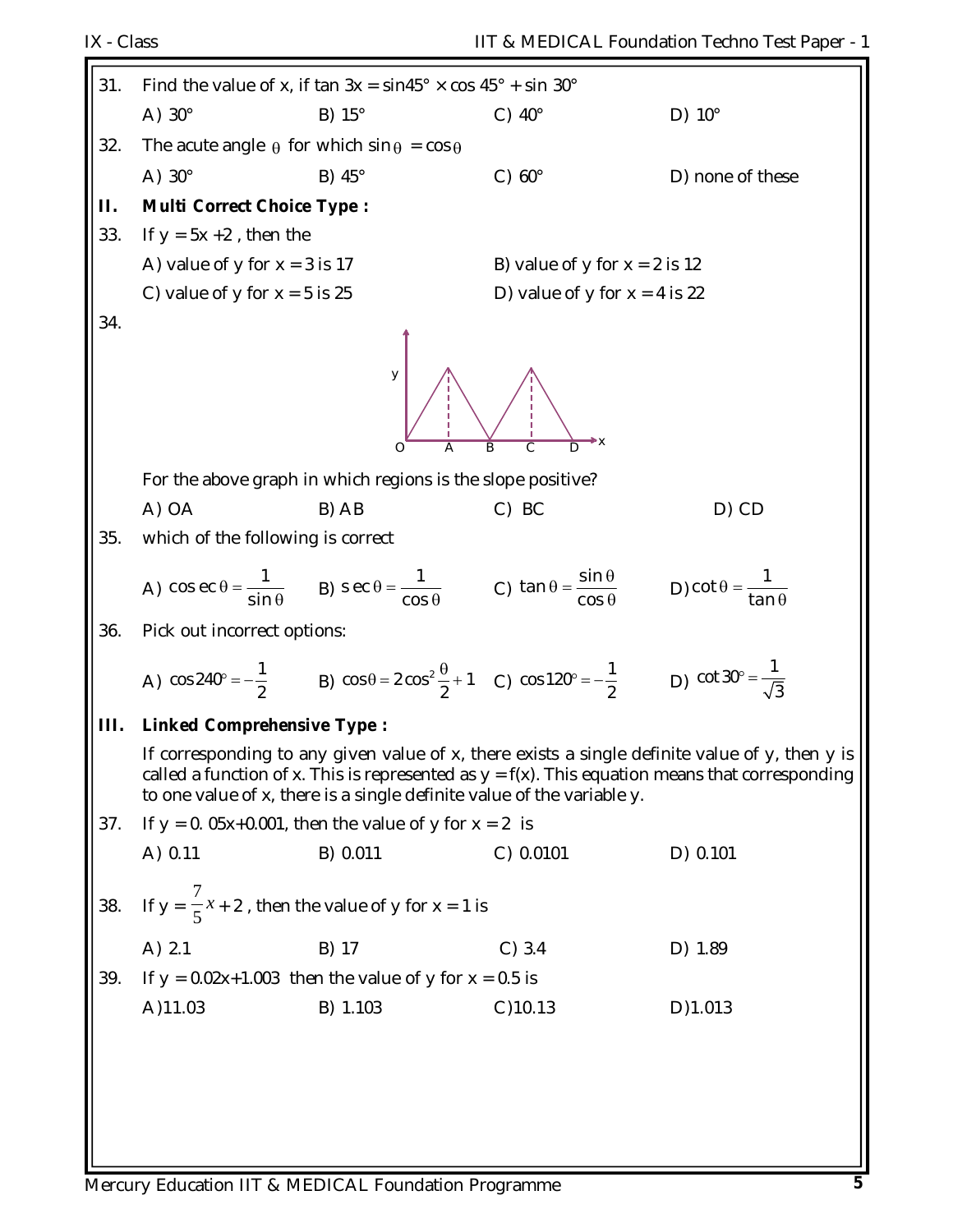Е

| IV. | <b>Matrix Matching Type:</b>                                                                                                                                                                                                         |                                                                                                 |
|-----|--------------------------------------------------------------------------------------------------------------------------------------------------------------------------------------------------------------------------------------|-------------------------------------------------------------------------------------------------|
| 40. | Match the following                                                                                                                                                                                                                  |                                                                                                 |
|     | a) $cos150^\circ$                                                                                                                                                                                                                    | p) $\frac{\sqrt{3}}{2}$                                                                         |
|     | b) sin 120                                                                                                                                                                                                                           | q) 1                                                                                            |
|     | c) sin $180^\circ$                                                                                                                                                                                                                   | r) $-\frac{\sqrt{3}}{2}$                                                                        |
|     | d) tan 225                                                                                                                                                                                                                           | s)0                                                                                             |
|     | A) a - p, b - r, c - s, d - p                                                                                                                                                                                                        | B) a - q, b - r, c - p, d - s                                                                   |
|     | C) $a - r$ , $b - p$ , $c - s$ , $d - q$                                                                                                                                                                                             | D) a - q, b - p, c - s, d - r                                                                   |
|     | <b>CHEMISTRY</b>                                                                                                                                                                                                                     | 30 Min<br>$\left( \begin{smallmatrix} 1\  \end{smallmatrix} \right)$                            |
| I.  | <b>Single Correct Choice Type:</b>                                                                                                                                                                                                   |                                                                                                 |
| 41. | Uncertainty gave the concept of :                                                                                                                                                                                                    |                                                                                                 |
|     | A) Probability                                                                                                                                                                                                                       | B) an orbital                                                                                   |
|     | (C) Physical meaning of psi and psi <sup>2</sup>                                                                                                                                                                                     | D) All the above                                                                                |
| 42. | The uncertainty found from the uncertainty principle $\left(\Delta x.\Delta p = \frac{h}{4\pi}\right)$ is:                                                                                                                           |                                                                                                 |
|     | A) The minimum value.                                                                                                                                                                                                                | B) The maximum value.                                                                           |
|     | C) The exact value.                                                                                                                                                                                                                  | D) Only an approximate value.                                                                   |
| 43. | wavelength of this electron would be                                                                                                                                                                                                 | The velocity of electron of H-atom in its ground state is $2.2 \times 10^6$ m/s. The de-Broglie |
|     | A) 0.33 nm<br>B) 23.3 nm                                                                                                                                                                                                             | C) 45.6 nm<br>D) 100 nm.                                                                        |
| 44. | The principle quantum number is related to:<br>A) The shape of the orbital<br>B) The spatial orientation of the orbital<br>C) The average distance of the most electron-dense regions from the nucleus<br>D) The number of electrons |                                                                                                 |
| 45. | If Hund's rule is applicable, $p^3$ configuration is $ 1 1 1 $                                                                                                                                                                       | because in this arrangement                                                                     |
|     | A) electrostatic repulsion is minimum                                                                                                                                                                                                |                                                                                                 |
|     | B) magnetic attraction with outer magnatic field is maximum                                                                                                                                                                          |                                                                                                 |
|     | C) half filled is more stable                                                                                                                                                                                                        |                                                                                                 |
|     | D) all of these                                                                                                                                                                                                                      |                                                                                                 |
|     |                                                                                                                                                                                                                                      |                                                                                                 |
|     |                                                                                                                                                                                                                                      |                                                                                                 |
|     |                                                                                                                                                                                                                                      |                                                                                                 |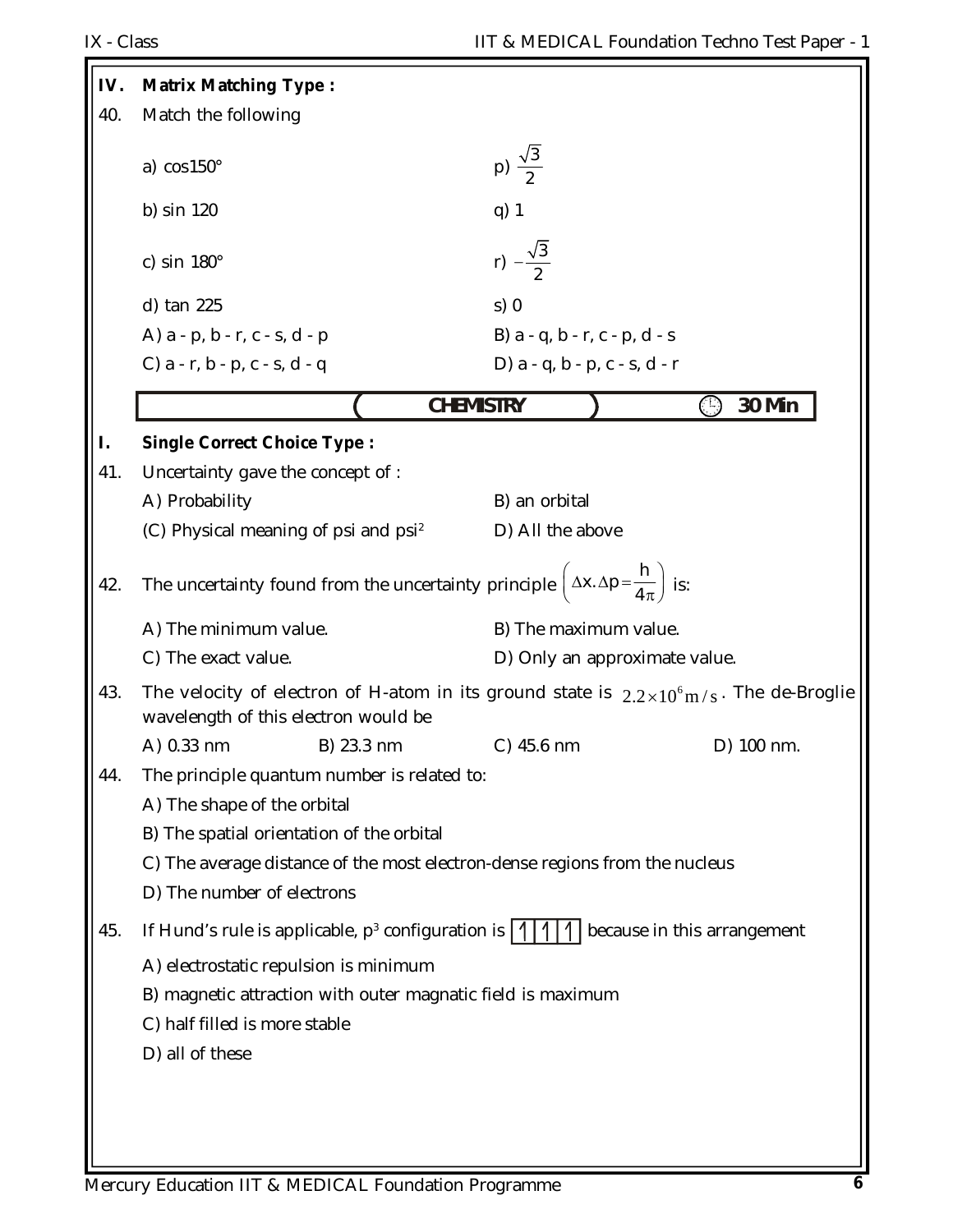| 46. | The de Broglie wavelength relates to applied voltage as:                                                                  |                                          |             |
|-----|---------------------------------------------------------------------------------------------------------------------------|------------------------------------------|-------------|
|     | A) $\lambda = \frac{12.3}{\sqrt{h}} A^0$                                                                                  | B) $\lambda = \frac{12.3}{\sqrt{V}} A^0$ |             |
|     | c) $\lambda = \frac{12.3}{\sqrt{E}} A^0$                                                                                  | $D)$ Both $(B)$ and $(C)$                |             |
| 47. | Among the following for which one mathematical expression $\lambda = \frac{h}{p}$ states:                                 |                                          |             |
|     |                                                                                                                           |                                          |             |
|     | A) de Broglie equation                                                                                                    | B) Einstein equation                     |             |
|     | C) Uncertainty equation                                                                                                   | D) Bohr equation                         |             |
| 48. | Which of the following technical terms cannot be used to describe both an electron and a<br>photon?                       |                                          |             |
|     | A) wavelength<br>B) mass                                                                                                  | C) energy                                | D) momentum |
| 49. | If the electronic structure of oxygen atom is written as 1s <sup>2</sup> 2s <sup>2</sup> 2p <sup>4</sup> it would violate |                                          |             |
|     | A) Hund's rule                                                                                                            |                                          |             |
|     | B) Paulis exclusion principle                                                                                             |                                          |             |
|     | C) Both Hund's and Pauli's principles                                                                                     |                                          |             |
|     | D) None of these                                                                                                          |                                          |             |
| 50. | Which electron configuration represents a violation of Hund's rule for an atom in its<br>ground state?                    |                                          |             |
|     |                                                                                                                           |                                          |             |
|     | 2p<br>2s<br>l s<br>A)                                                                                                     |                                          |             |
|     |                                                                                                                           |                                          |             |
|     | 1s<br>2s<br>2p                                                                                                            |                                          |             |
|     | B)                                                                                                                        |                                          |             |
|     |                                                                                                                           |                                          |             |
|     | 2s<br>2p<br>1s                                                                                                            |                                          |             |
|     | C)                                                                                                                        |                                          |             |
|     | 2s<br>1s<br>2p                                                                                                            |                                          |             |
|     | D)                                                                                                                        |                                          |             |
| 51. | Which of the following sets of quantum numbers is not possible?                                                           |                                          |             |
|     | A) $n=4$ , $l=1$ , $m=0$ , $s=+1/2$                                                                                       | B) m=4. $l=3$ , m= $-3$ , s= $-1/2$      |             |
|     | C) $n=4$ , $l=-1$ , $m=+2$ , $s=-1/2$                                                                                     | D) $n=4, l=1, m=0.5=-1/2$                |             |
|     |                                                                                                                           |                                          |             |
|     |                                                                                                                           |                                          |             |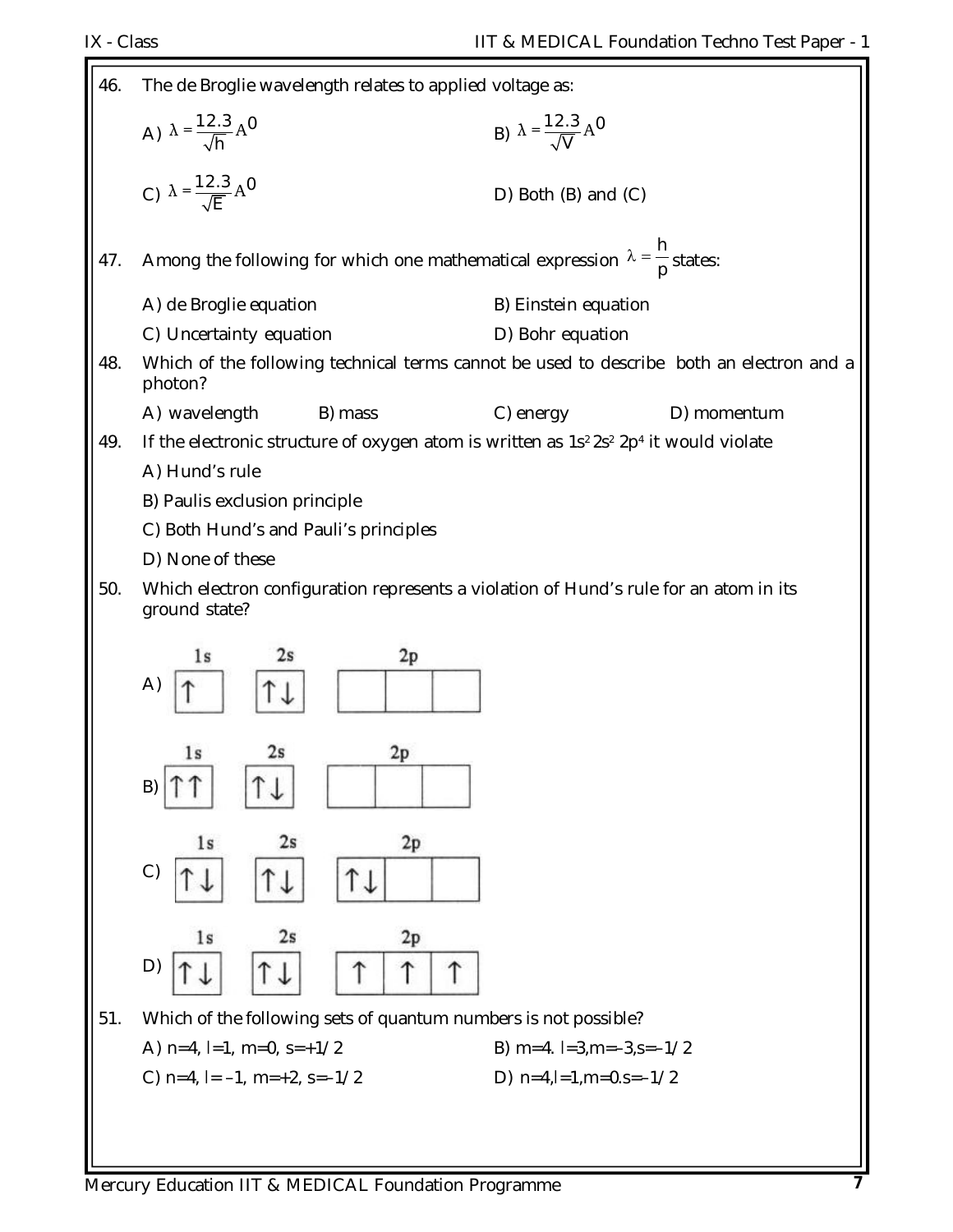| 52.  | If the principal quantum number is 3, the azimuthal quantum number can have values |                                                                                                                          |                               |                                                                                                                                                                                          |  |
|------|------------------------------------------------------------------------------------|--------------------------------------------------------------------------------------------------------------------------|-------------------------------|------------------------------------------------------------------------------------------------------------------------------------------------------------------------------------------|--|
|      |                                                                                    | A) 1, 2, 3 B) 3,2,1, 0, -1, -2,-3 C) 0, 1, 2 D) $\frac{1}{2}$ , $-\frac{1}{2}$                                           |                               |                                                                                                                                                                                          |  |
| П.   |                                                                                    | <b>Multiple Response Type Questions</b>                                                                                  |                               |                                                                                                                                                                                          |  |
| 53.  | Which of the following statement(s) is (are) incorrect?                            |                                                                                                                          |                               |                                                                                                                                                                                          |  |
|      |                                                                                    | A) The path of an electron in an atom can determined accurately.                                                         |                               |                                                                                                                                                                                          |  |
|      |                                                                                    | B) The exact position and velocity of an electron can be determined simultaneously.                                      |                               |                                                                                                                                                                                          |  |
|      |                                                                                    | C) The energy of each orbital is definite.                                                                               |                               |                                                                                                                                                                                          |  |
|      |                                                                                    | D) The minium uncertainty in its velocity cannot be less than $5.8 \times 10^{5}$ m/sec                                  |                               |                                                                                                                                                                                          |  |
| 54.  |                                                                                    | de-Broglie wave equation can be written as:                                                                              |                               |                                                                                                                                                                                          |  |
|      |                                                                                    | A) $\lambda = \frac{h}{mv}$ B) $\lambda = \frac{h}{p}$                                                                   | C) $\lambda = \frac{h}{mc}$ . | D) $E = mc^2$                                                                                                                                                                            |  |
| 55.  |                                                                                    | Which is correct statement in case of Hund's rule?                                                                       |                               |                                                                                                                                                                                          |  |
|      |                                                                                    | will occupy different atomic orbitals with parallel spins, as far as possible, in the<br>configuration of lowest energy. |                               | A) It states that if more than one atomic orbital of the same energy is available, electrons                                                                                             |  |
|      | and have parallel spins.                                                           |                                                                                                                          |                               | B) Total energy of many electron atom with more than one electron occupying a set of<br>degenerate orbitals is lowest, if as far as possible, electrons occupy different atomic orbitals |  |
|      | principle.                                                                         | C) Hund's rule forbid any configuration that does not violate the Pauli's exclusion                                      |                               |                                                                                                                                                                                          |  |
|      |                                                                                    |                                                                                                                          |                               | D) Hund's rule simply tells us which of the possible configurations is lowest in energy and<br>other configurations are those of excited states, higher in energy than the ground state. |  |
| 56.  |                                                                                    | object's position and its ______ at the same time.                                                                       |                               | According to the Heisenberg uncertainty principle it is impossible to precisely determine an                                                                                             |  |
|      | A) energy                                                                          |                                                                                                                          |                               |                                                                                                                                                                                          |  |
|      |                                                                                    | B) momentum along the same direction                                                                                     |                               |                                                                                                                                                                                          |  |
|      |                                                                                    | C) momentum along the perpendicular direction                                                                            |                               |                                                                                                                                                                                          |  |
|      | D) angular momentum                                                                |                                                                                                                          |                               |                                                                                                                                                                                          |  |
| III. |                                                                                    | <b>Linked Comprehension Type</b>                                                                                         |                               |                                                                                                                                                                                          |  |
|      |                                                                                    | contains one electron each or is singly occupied".                                                                       |                               | Electron pairing in p, d and f orbitals cannot occur until each orbital of a given subshell                                                                                              |  |
| 57.  |                                                                                    | In order to occupy the same orbital, two electrons must have _____.                                                      |                               |                                                                                                                                                                                          |  |
|      |                                                                                    | A) parallel spins and equal energy                                                                                       |                               |                                                                                                                                                                                          |  |
|      |                                                                                    | B) unequal energy and parallel spins                                                                                     |                               |                                                                                                                                                                                          |  |
|      | C) a high quantum number                                                           |                                                                                                                          |                               |                                                                                                                                                                                          |  |
|      |                                                                                    | D) opposite spins and equal energy                                                                                       |                               |                                                                                                                                                                                          |  |
|      |                                                                                    |                                                                                                                          |                               |                                                                                                                                                                                          |  |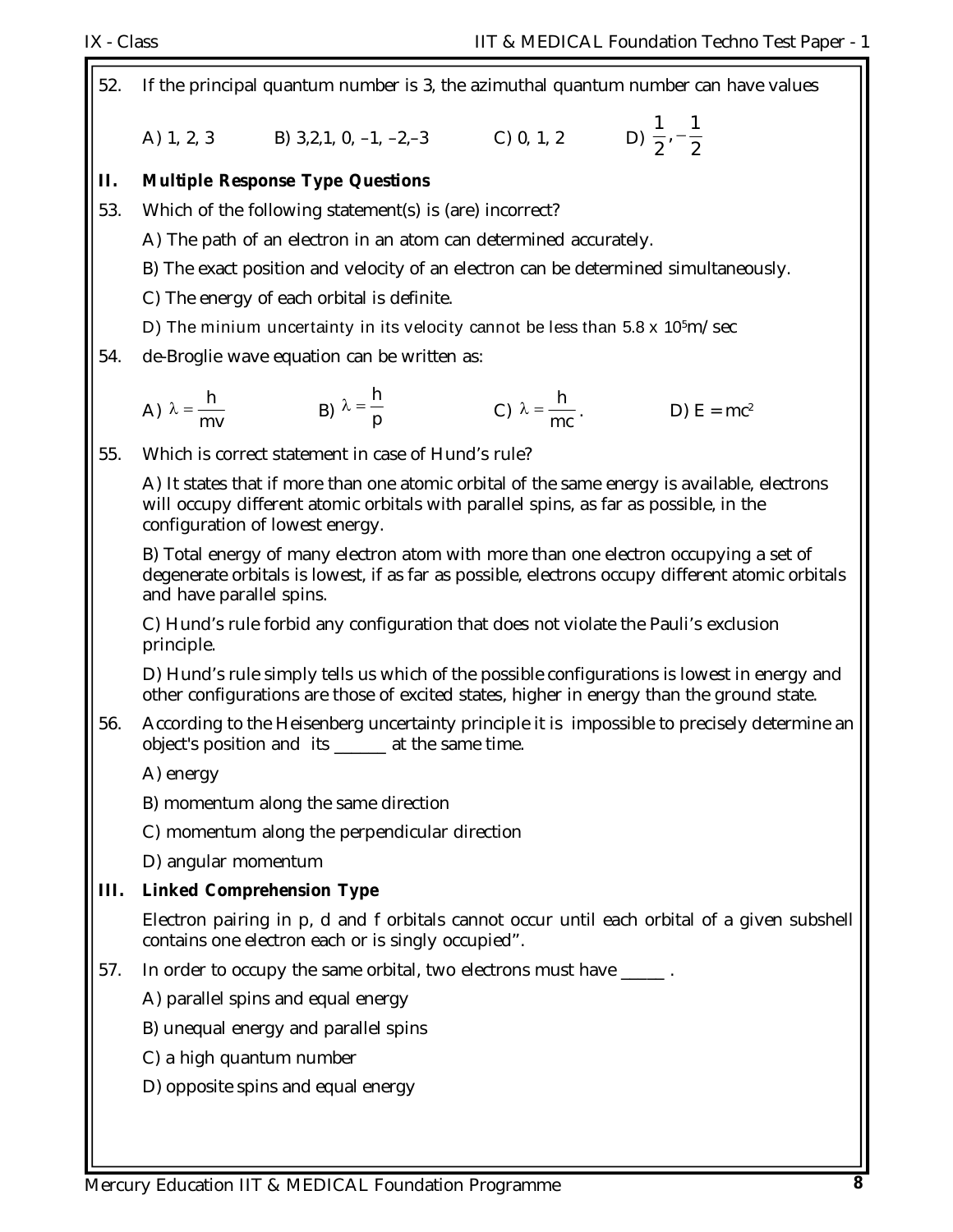| 58. | According to the Aufbau principle                                                                                     |                               |                      |
|-----|-----------------------------------------------------------------------------------------------------------------------|-------------------------------|----------------------|
|     | A) an orbital may be occupied by only two electrons                                                                   |                               |                      |
|     | B) electrons enter orbitals of lowest energy first                                                                    |                               |                      |
|     | C) electrons enter orbitals of highest energy first                                                                   |                               |                      |
|     | D) electrons in the same orbital must have opposite spins                                                             |                               |                      |
| 59. | What is next orbital after the 6p orbital is filled completely?                                                       |                               |                      |
|     | $A)$ 4f<br>B) 5d                                                                                                      | $C)$ 5f                       | $D)$ 6d              |
| IV. | <b>Matrix Matching type questions</b>                                                                                 |                               |                      |
| 60. | Column I                                                                                                              | <b>Column II</b>              |                      |
|     | a) $\lambda$ =                                                                                                        | p) Louis de-Broglie           |                      |
|     | b) Planck's law                                                                                                       | q) $E = h v$                  |                      |
|     |                                                                                                                       |                               |                      |
|     | c) Dual nature of matter                                                                                              | nh<br>r) $\frac{1}{2\pi}$     |                      |
|     |                                                                                                                       |                               |                      |
|     | $d)$ mvr =                                                                                                            | $s) \frac{h}{p}$              |                      |
|     |                                                                                                                       |                               |                      |
|     | A) a - p, b - r, c - s, d - p                                                                                         | B) a - q, b - r, c - p, d - s |                      |
|     | C) $a - r$ , $b - q$ , $c - p$ , $d - s$                                                                              | D) a - s, b - q, c - p, d - r |                      |
|     |                                                                                                                       | <b>BIOLOGY</b>                | 30 Min<br>$\bigcirc$ |
|     |                                                                                                                       |                               |                      |
| I.  | <b>Single Response Type Questions</b>                                                                                 |                               |                      |
| 61. | Which of the following can be made into crystal?                                                                      |                               |                      |
|     | A) A Bacterium<br>B) An Amoeba                                                                                        | C) A Virus                    | D) A Sperm           |
| 62. | Plasmolysis in a plant cell is defined as                                                                             |                               |                      |
|     | A) Break down (lysis) of plasma membrane in hypotonic medium                                                          |                               |                      |
|     | B) Shrinkage of cytoplasm in hypertonic medium                                                                        |                               |                      |
|     | C) Shrinkage of nucleoplasm                                                                                           |                               |                      |
|     | D) None of them                                                                                                       |                               |                      |
| 63. | Cell arises from pre-existing cell was stated by                                                                      |                               |                      |
|     | A) Haeckel<br>B) Virchow                                                                                              | C) Hooke                      | D) Schleiden         |
| 64. | Select the odd one out                                                                                                |                               |                      |
|     | A) The movement of water across a semi permeable membrane is affected by the amount of<br>substances dissolved in it. |                               |                      |
|     | B) Membranes are made of organic molecules like proteins and lipids                                                   |                               |                      |
|     | C) Molecules soluble in organic solvents can easily pass through the membrane.                                        |                               |                      |
|     | D) Plasma membranes contain chitin sugar in plants                                                                    |                               |                      |
| 65. | The term 'Cell' was given by -                                                                                        |                               |                      |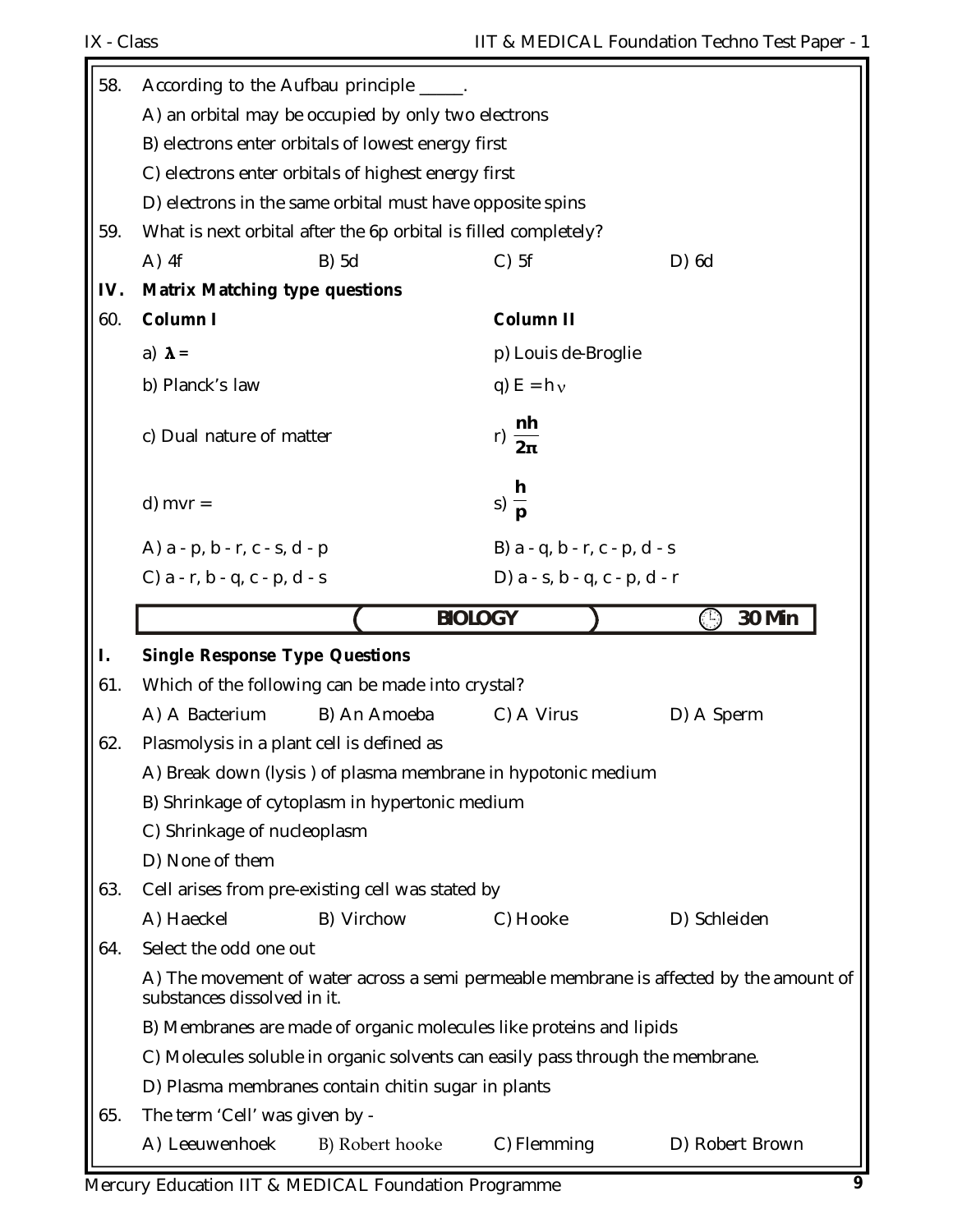| 66. | Name of the process that requires energy provided by ATP - |                                                                |                                                                                            |                                                                                      |
|-----|------------------------------------------------------------|----------------------------------------------------------------|--------------------------------------------------------------------------------------------|--------------------------------------------------------------------------------------|
|     | A) Diffusion                                               | B) Osmosis                                                     | C) Active transport                                                                        | D) Plasmolysis                                                                       |
| 67. | Chromosomes are made up of                                 |                                                                |                                                                                            |                                                                                      |
|     | A) DNA                                                     | B) Protein                                                     | C) DNA and protein D) RNA                                                                  |                                                                                      |
| 68. |                                                            | Amoeba acquires its food through a process, termed             |                                                                                            |                                                                                      |
|     | A) Exocytosis                                              |                                                                | B) Endocytosis                                                                             |                                                                                      |
|     | C) Plasmolysis                                             |                                                                | D) Exocytosis and endocytosis both                                                         |                                                                                      |
| 69. |                                                            | The only cell organelle seen in prokaryotic cell is            |                                                                                            |                                                                                      |
|     | A) Mitochondria                                            | B) Ribosomes                                                   | C) Plastids                                                                                | D) Lysosomes                                                                         |
| 70. | The largest cell in the human body is -                    |                                                                |                                                                                            |                                                                                      |
|     | A) Nerve cell                                              | B) Muscle cell                                                 | C) Liver cell                                                                              | D) Kidney cell                                                                       |
| 71. |                                                            |                                                                | Organisms lacking nucleus and membrane bound organelle are -                               |                                                                                      |
|     | A) Diploids                                                | B) Prokaryotes                                                 | C) Haploids                                                                                | D) Eukaryotes                                                                        |
| 72. | Chromatin consists of -                                    |                                                                |                                                                                            |                                                                                      |
|     | A) RNA                                                     |                                                                | B) DNA                                                                                     |                                                                                      |
|     | C)RNA and histones (proteins)                              |                                                                | D) DNA and histones (proteins)                                                             |                                                                                      |
| 73. | Plasmolysis in a plant cell is defined as                  |                                                                |                                                                                            |                                                                                      |
|     |                                                            |                                                                | A) Break down (lysis) of plasma membrane in hypotonic medium                               |                                                                                      |
|     |                                                            | B) Shrinkage of cytoplasm in hypertonic medium                 |                                                                                            |                                                                                      |
|     | C) Shrinkage of nucleoplasm                                |                                                                |                                                                                            |                                                                                      |
|     | D) None of them                                            |                                                                |                                                                                            |                                                                                      |
| 74. |                                                            | Which of the following are covered by a single membrane?       |                                                                                            |                                                                                      |
|     | A) Mitochondria                                            | B) Vacuole                                                     | C) Lysosome                                                                                | D) Plastid                                                                           |
| 75. | Find out the false sentences                               |                                                                |                                                                                            |                                                                                      |
|     |                                                            | A) Golgi apparatus is involved with the formation of lysosomes |                                                                                            |                                                                                      |
|     | structural proteins                                        |                                                                |                                                                                            | B) Nucleus, mitochondria and plastid have DNA; hence they are able to make their own |
|     |                                                            |                                                                | C) Mitochondria is said to be the power house of the cell as ATP is generated in them.     |                                                                                      |
|     | D) Cytoplasm is called as protoplasm                       |                                                                |                                                                                            |                                                                                      |
| 76. |                                                            |                                                                | Which cell organelle plays a crucial role in detoxifying many poisons and drugs in a cell? |                                                                                      |
|     | A) Golgi apparatus                                         |                                                                | B) Lysosomes                                                                               |                                                                                      |
|     | C) Smooth endoplasmic reticulum                            |                                                                | D) Vacuoles                                                                                |                                                                                      |
| 77. |                                                            |                                                                | The proteins and lipids, essential for building the cell membrane, are manufactured by     |                                                                                      |
|     | A) Rough endoplasmic reticulum                             |                                                                | B) Golgi apparatus                                                                         |                                                                                      |
|     | C) Plasma membrane                                         |                                                                | D) Mitochondria                                                                            |                                                                                      |
| 78. |                                                            | The undefined nuclear region of prokaryotes are also known as  |                                                                                            |                                                                                      |
|     | A) Nucleus                                                 | B) Nucleolus                                                   | C) Nucleic acid                                                                            | D) Nucleoid                                                                          |
|     |                                                            |                                                                |                                                                                            |                                                                                      |